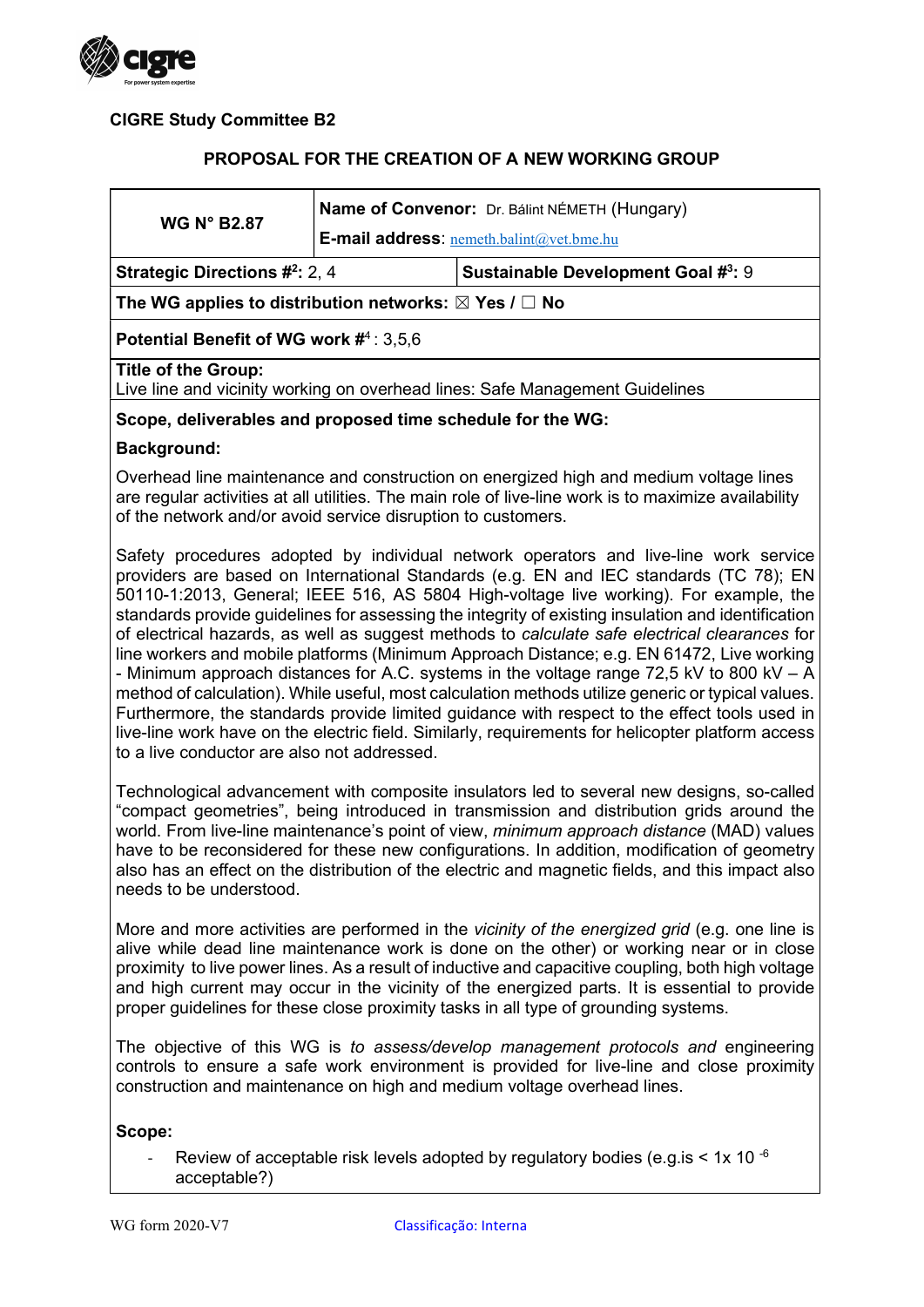

- Compare live-line work standards (IEC, EN, IEEE, ASTM, Australian Standard, etc.) and assessment of the basis for calculating MAD for AC live working
- Evaluate the risk of arc length exceeding MAD; evaluate a surge exceeding nominal design overvoltage
- Assess insulator integrity calculation methods
- Review methods for changing insulators to manage unusual insulator configurations or damaged strings
- Minimizing hazards during inadvertent HV and EHV System Overvoltage Conditions with the use of Portable Protective Air Gap (PPAG) applications during Live Line Barehand Work Methods while changing insulators
- Evaluate other electrical hazards, such as Ferranti effect, induced voltages from parallel lines, lightning surge
- Review hot stick and barehand live work methods at line voltage exceeding 35 kV
- Review HVAC overhead lines grounding techniques and working in the vicinity of voltage including induced voltage and currents which could lead to fatalities
- Safety principles for Live Working in HV and MV grids (Safe Work Zone)
	- o Cause and effects to the workers of any ground potential rise due to poor soil conditions of the grounding integrity during an unplanned system fault current incident
	- o Vehicle grounding / earthing while in the vicinity or working on or near energized lines – earth cable sizing to support fault current availability
	- $\circ$  Rescue techniques High altitude rescue from the bundle conductor from a conductor cart, lattice structure, aerial basket

#### Scope exclusion

- Glove & barrier
- TB 831 (WG B2.62) COMPACT DC OVERHEAD LINES

#### **References**

- CIGRE: Live Work A Management Perspective (Technical Brochure No 561). Joint Working Group B2/B3.27, Paris (2013)
- CIGRE, WG B2.64 Inspection and Testing of Equipment and Training for Live-Line Work on Overhead Lines

#### Deliverables:

- ☒ Technical Brochure and Executive Summary in Electra
- ☐ Electra Report
- ☐ Future Connections
- ☒ CSE
- $\boxtimes$  Tutorial
- ☒ Webinar

Time Schedule: start: January 2022 Final Report: December 2024

Marcio Secollineaer

#### Approval by Technical Council Chairman:

Date: February 16,2022

Notes: <sup>1</sup> Working Group (WG) or Joint WG (JWG), <sup>2</sup> See attached Table 1, <sup>3</sup>See attached Table 2 and CIGRE reference Paper: Sustainability – at the heart of CIGRE's work. 4 See attached Table 3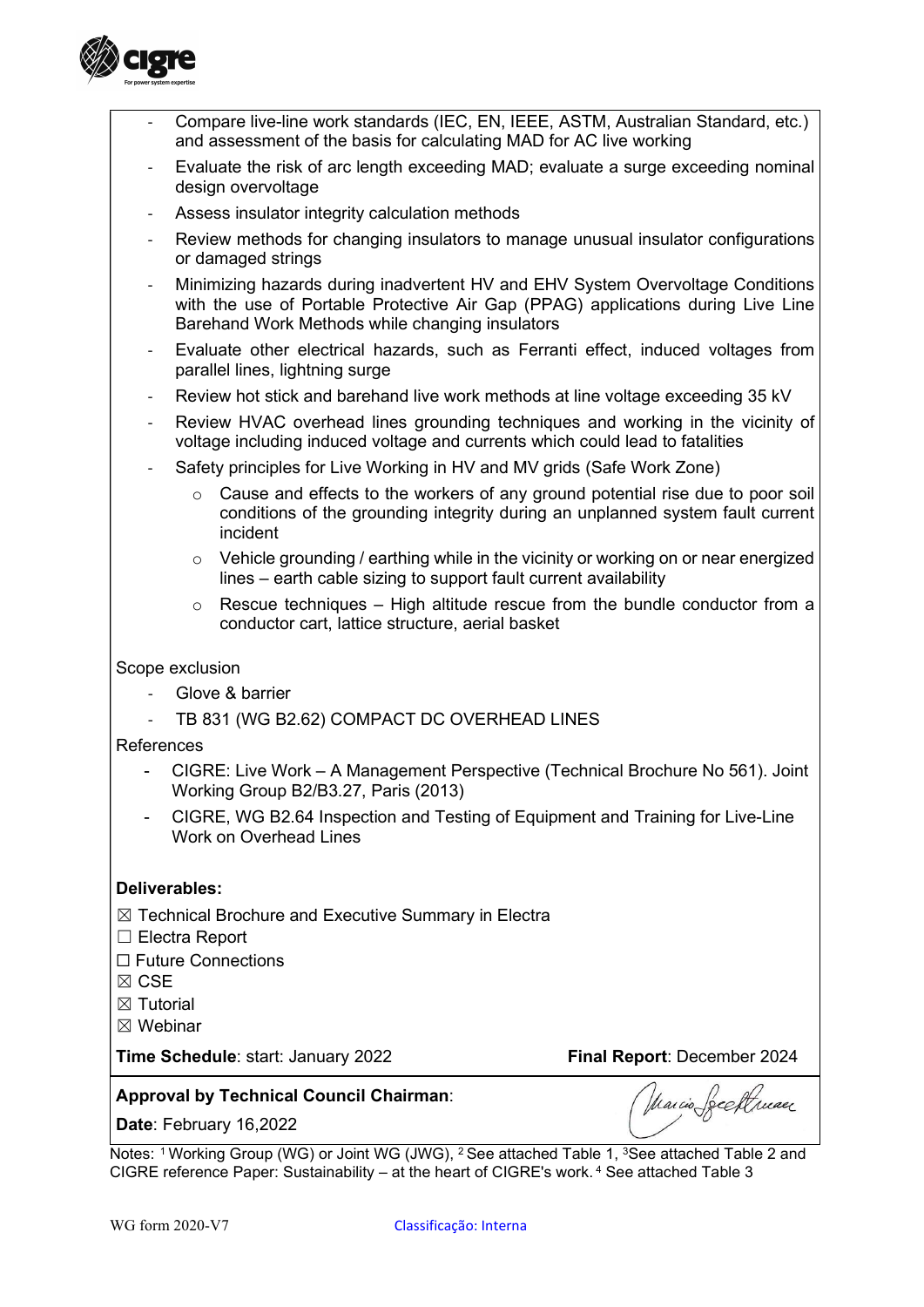

## Table 1: Strategic directions of the Technical Council

|   | The electrical power system of the future reinforcing the End-to-End nature of CIGRE:<br>respond to rapid changes in the industry by preparing and disseminating information<br>on state-of-the-art technological advances |
|---|----------------------------------------------------------------------------------------------------------------------------------------------------------------------------------------------------------------------------|
|   | Making the best use of the existing systems                                                                                                                                                                                |
| 3 | Focus on the environment and sustainability (in case the WG shows a direct<br>contribution to at least one SDG)                                                                                                            |
| 4 | Preparation of material readable for non-technical audience                                                                                                                                                                |

# Table 2: Environmental requirements and sustainable development goals

|                | CIGRE selected the 7 SDGs that are the most relevant to CIGRE. In case the WG<br>work refers to other SDGs or do not address any specific SDG, it will be quoted 0.                                                                                                                                                                                                                                                                                                                                                                                                    |
|----------------|------------------------------------------------------------------------------------------------------------------------------------------------------------------------------------------------------------------------------------------------------------------------------------------------------------------------------------------------------------------------------------------------------------------------------------------------------------------------------------------------------------------------------------------------------------------------|
| 0              | Other SDGs or not applied                                                                                                                                                                                                                                                                                                                                                                                                                                                                                                                                              |
| $\overline{7}$ | SDG 7: Affordable and clean energy<br>Increase share of renewable energy; e.g. expand infrastructure for supplying<br>sustainable energy services; ensure universal access to affordable, reliable, and<br>modern energy services; energy efficiency; facilitate access to clean energy research<br>and technology                                                                                                                                                                                                                                                     |
| 9              | SDG 9: Industry, innovation and infrastructure<br>Facilitate sustainable infrastructure development; facilitate technological and technical<br>support                                                                                                                                                                                                                                                                                                                                                                                                                 |
| 11             | SDG 11: Sustainable cities and communities<br>Increase attention on sustainable and resilient buildings utilizing local (raw) materials,<br>power for electric vehicles, strengthening long-line transmission and distribution<br>systems to import necessary power to cities, developing micro-grids to reinforce the<br>sustainable nature of cities; protect and safeguard the world's cultural and natural<br>heritage; reduce the adverse per capita environmental impact of cities, including by<br>paying special attention to air quality and waste management |
| 12             | SDG 12: Responsible consumption and production<br>E.g. Promote public procurement practices that are sustainable; address reducing use<br>of $SF6$ and promote alternatives, encourage companies to adopt sustainable practices<br>and to integrate sustainability information into their reporting cycle, address inefficient<br>fossil-fuel subsidies that encourage wasteful consumption                                                                                                                                                                            |
| 13             | SDG 13: Climate action<br>E.g. Increase share of renewable or other CO <sub>2</sub> -free energy; energy efficiency; expand<br>infrastructure for supplying sustainable energy; strengthen resilience and adaptive<br>capacity to climate-related hazards and natural disasters; integrate climate change<br>measures into national policies, strategies and planning; improve education,<br>awareness-raising and human and institutional capacity on climate change mitigation,<br>adaptation, impact reduction and early warning                                    |
| 14             | SDG 14: Life below water<br>E.g. Effects of offshore windfarms; effects of submarine cables on sea-life                                                                                                                                                                                                                                                                                                                                                                                                                                                                |
| 15             | SDG 15: Life on land<br>E.g. Attention for vegetation management; bird collisions; integration of substations<br>and lines into the landscape                                                                                                                                                                                                                                                                                                                                                                                                                          |